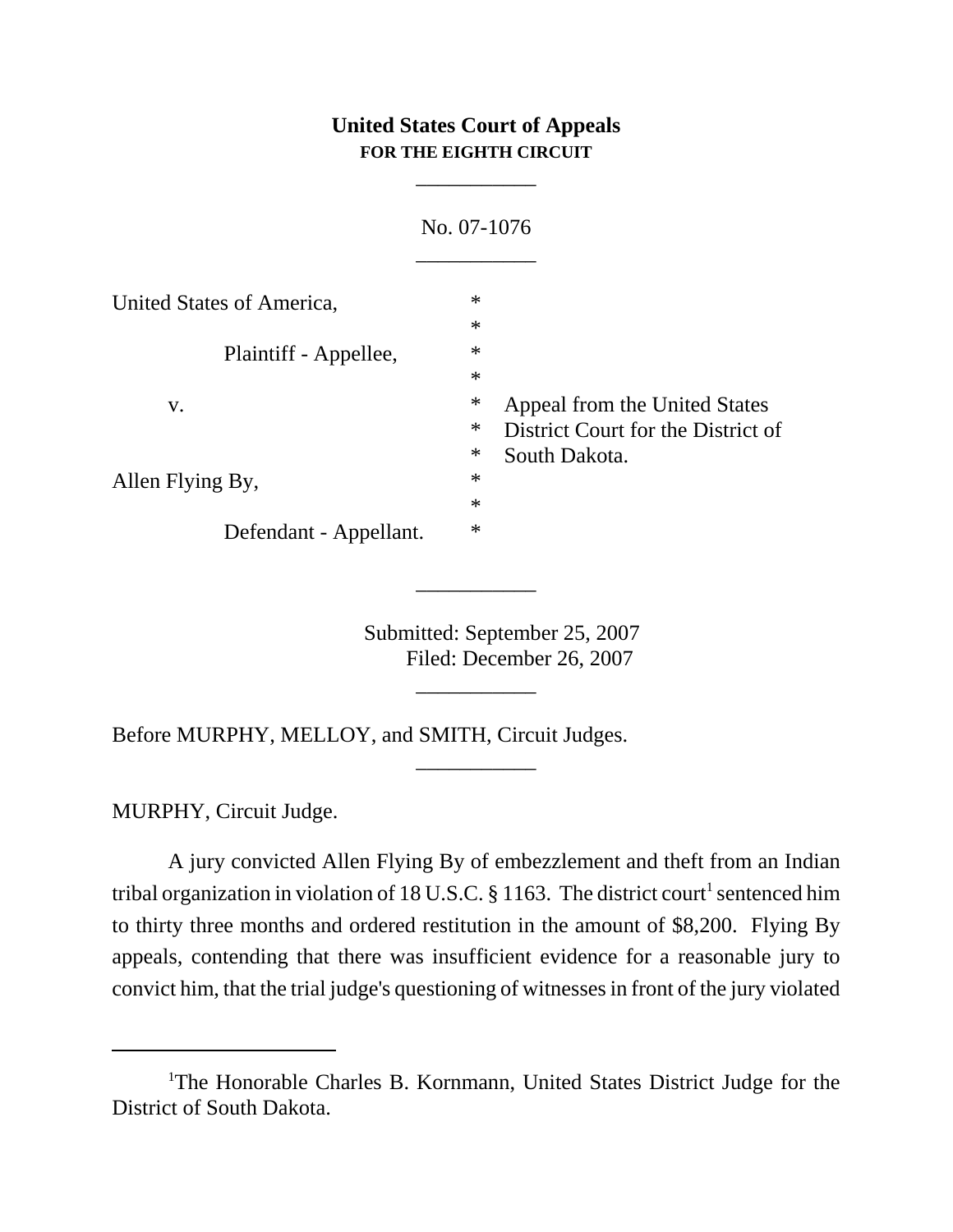his right to a fair trial, and that the amount of loss attributed to him at sentencing was too high. We affirm.

Flying By is a member of the Standing Rock Sioux Tribe which is governed by a tribal council. Each of eight districts elects a representative to the tribal council, and Flying By served as the tribal council representative for the Running Antelope district. The districts also each have a district council, and Flying By's cousin, Susie Long Elk, was the treasurer of the Running Antelope district.

A fifteen count indictment was filed against Flying By and seven other Running Antelope officials in February 2006. The indictment charged Flying By with seven counts of embezzlement and theft, in violation of 18 U.S.C. § 1163, for misappropriating funds which belonged to the Standing Rock Tribe and which had been allocated to the Running Antelope district. All of the other defendants entered into plea agreements and were called by the government as witnesses at Flying By's trial.

The defendants were accused of making unauthorized expenditures and pocketing district funds for private gain by means of cash withdrawals and deceptive check notations, including for "consultant fees," "travel and research," "workshop," and "meetings and mileage." The government contended that the scheme was directed by Flying By, and that he instructed Long Elk to make cash withdrawals, issue checks, and distribute the funds to the defendants. When the misappropriation of funds came to light, tribal proceedings were initiated against several officials and Flying By was removed as his district's representative to the tribal council.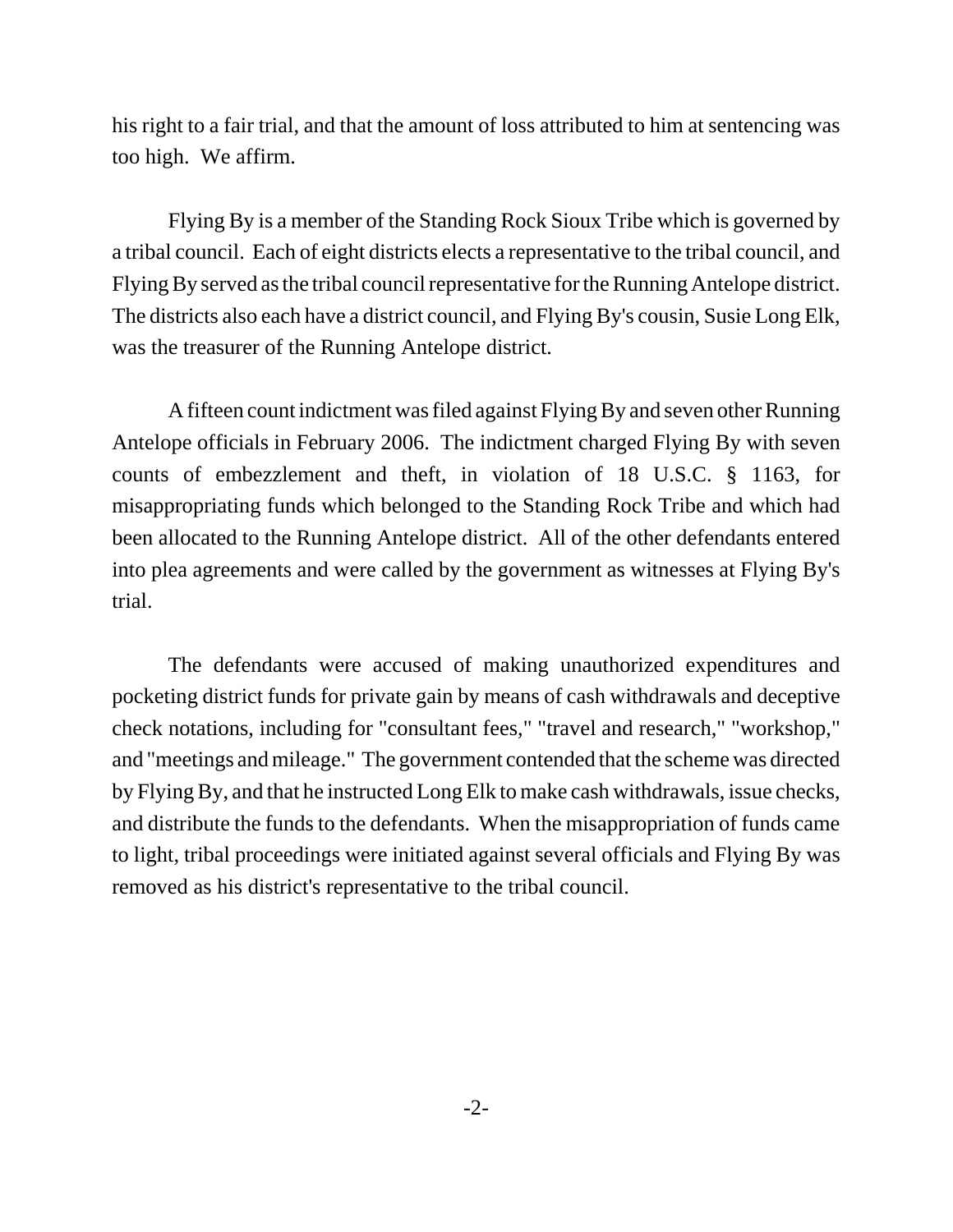Flying By was convicted of three felony counts of embezzlement and theft and one lesser included misdemeanor count.<sup>2</sup> He was acquitted of two felony counts, and the district court dismissed another during trial and sentenced Flying By to thirty three months. On his appeal, he argues that the verdict was based on insufficient evidence, that he did not receive a fair trial because of the court's questioning of witnesses, and that the court erred in its finding of the amount of loss attributable to him.

The jury found Flying By guilty of "embezzl[ing], steal[ing], knowingly convert[ing] to his use or the use of another, willfully misappl[ying], or willfully permit[ting] to be misapplied, any of the moneys, funds, credits, goods, assets or other property belonging to any Indian tribal organization." 18 U.S.C. § 1163. We review de novo whether the evidence was sufficient to justify his convictions and draw all reasonable inferences in the light most favorable to the verdict. United States v. Spears, 454 F.3d 830, 832 (8th Cir. 2006). We may reverse the verdict only if no reasonable jury could have found the accused guilty. United States v. Jara, 474 F.3d 1018, 1021 (8th Cir. 2007).

Flying By does not dispute that the funds in question belonged to the tribe, but he asserts that there was insufficient evidence to sustain his convictions, arguing that he had no personal control or supervisory authority over tribal funds and was therefore not responsible for the unauthorized payments. The government disagrees with this characterization and responds that extensive evidence at trial showed that Flying By had a central role in embezzling the district funds and that he exercised strong influence over the district treasurer, his cousin Long Elk.

<sup>&</sup>lt;sup>2</sup>The felony convictions involved tribal funds Flying By obtained for a bogus Rapid City retreat (\$2,000 plus lodging); a private trip to an Albuquerque pow wow (\$2,000 plus lodging); and a \$3,200 wire transfer; his lesser included misdemeanor offense involved a "travel and research" trip for laundry machines (\$1,000 or less).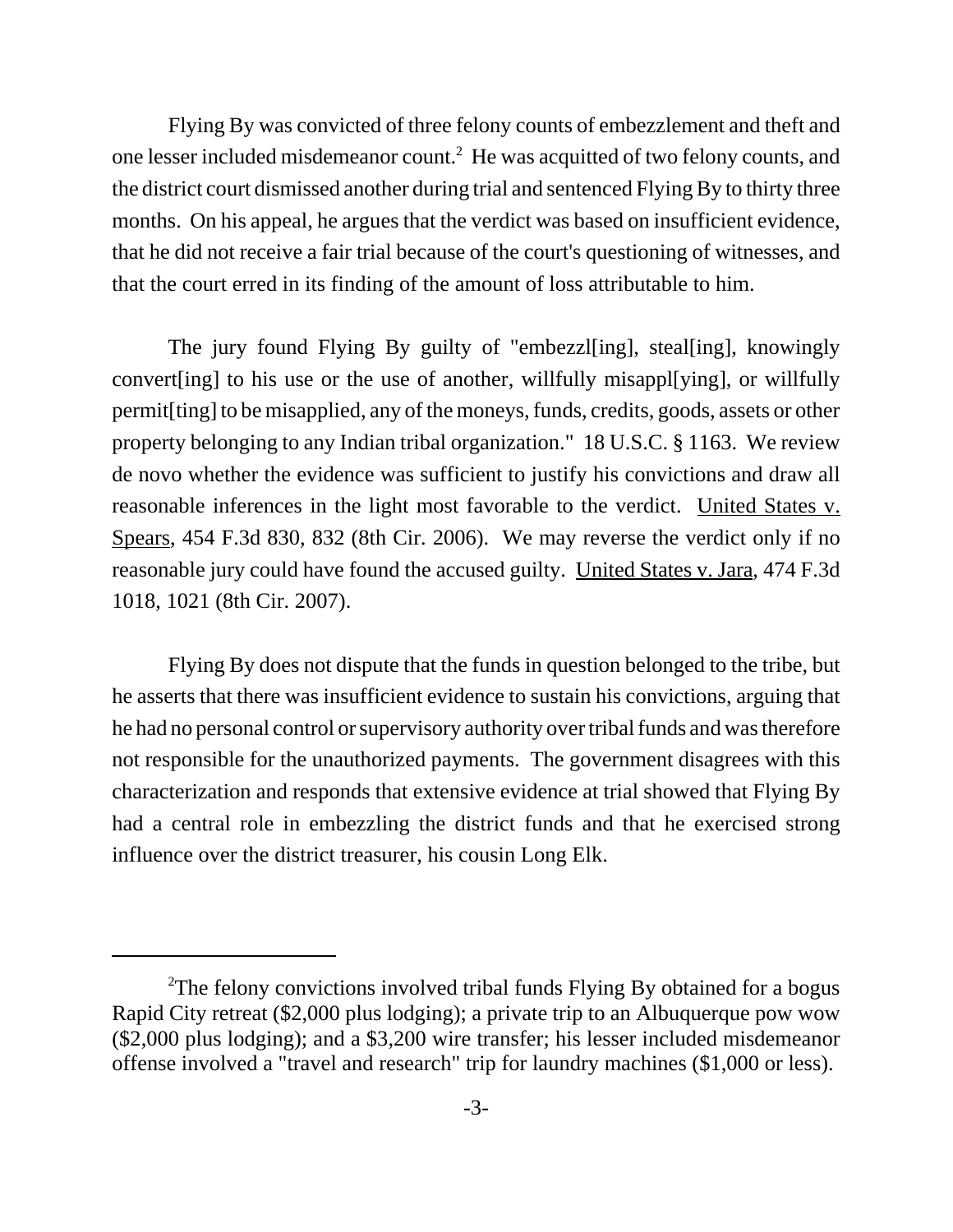Long Elk testified that "[w]henever [Flying By] needed money to go someplace, he'd come over and he'd ask me." There was also testimony from other defendants explaining how Flying By and others obtained district funds from Long Elk for their own personal use and how Flying By orchestrated the fraudulent scheme. After reviewing the record and trial transcript, we conclude that the jury's verdict that Flying By embezzled and stole tribal funds was based on sufficient evidence.

Flying By also argues that he was prejudiced by the district court's comments and active involvement in questioning. The government asserts in response that the district court merely exercised its duty to ensure that witnesses communicate with the jury in a clear and intelligible manner. See United States v. Dreamer, 88 F.3d 655, 659 (8th Cir. 1996) (trial judge's attempt to clarify confusing and contradictory witness testimony did not deprive defendant of fair trial).

Flying By points particularly to the district court's questioning of treasurer Long Elk and of Virgil Standing Crow, the former vice chairman of the Running Antelope district council. In an answer to defense counsel Long Elk stated that "consultant payments" to Flying By and other officials were legitimate expenditures. At her plea hearing she had testified that the funds had been embezzled, and the district court asked whether she was sure about the statement she had just made and whether she would like to speak with her attorney. On redirect examination Long Elk testified that the consultant payments had not been approved or authorized, explaining that she had been confused by the earlier question about legitimate expenditures. Later Standing Crow was asked questions relating to a number of counts in the indictment. After he denied that he had embezzled tribal money, the district court asked Standing Crow whether he would like to withdraw his guilty plea and go to trial. Standing Crow said "no," and the court asked him "what the truth is, sir." Standing Crow responded that he had embezzled the funds. The district court noted that he had "testified both ways" and advised him that he should not plead guilty to something he had not done and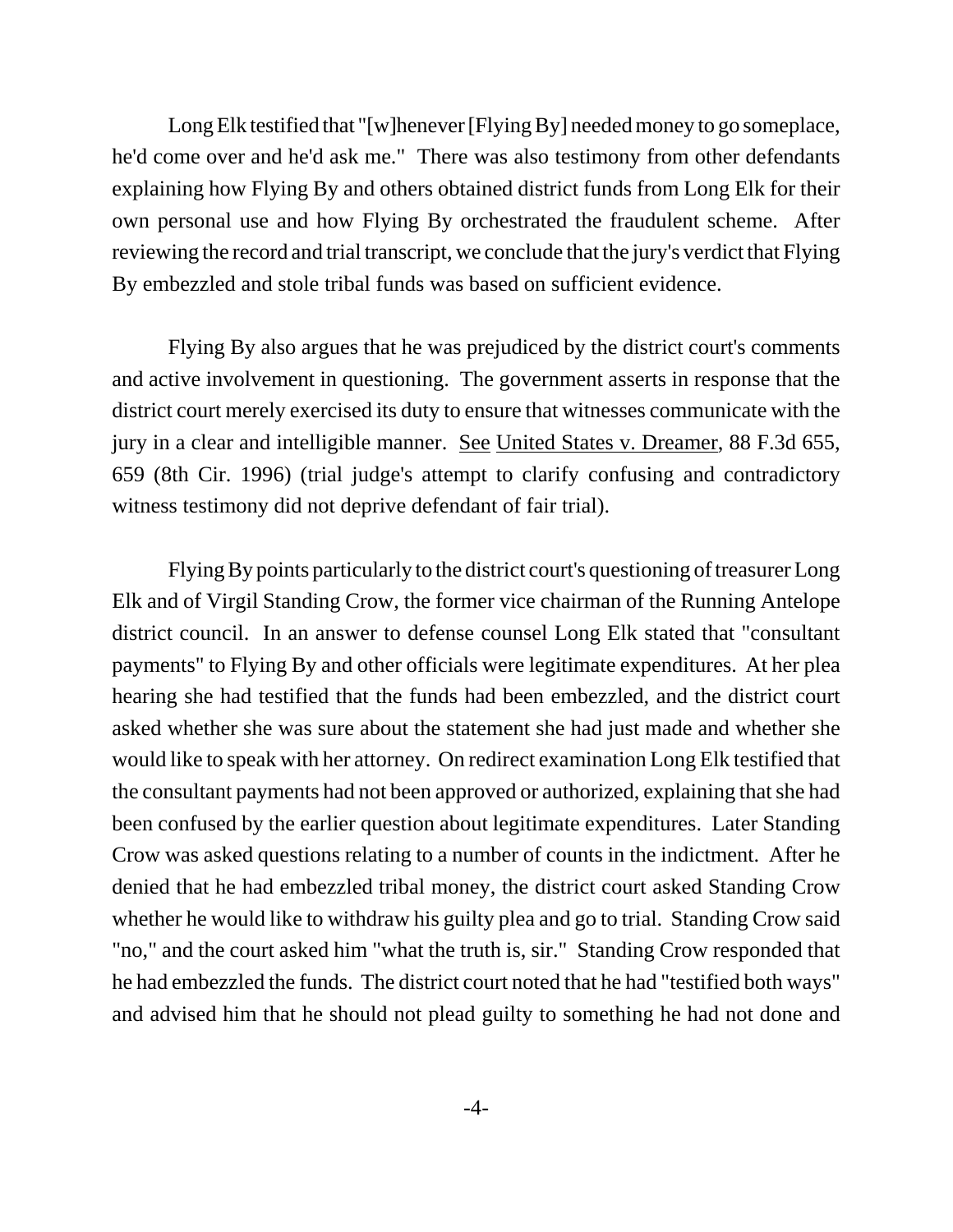asked whether he would like more time to speak with his attorney. Standing Crow declined.

A trial judge is more than a mere moderator of the trial and has the prerogative to elicit facts necessary to a clear presentation of the issues. United States v. Scott, 26 F.3d 1458, 1464 (8th Cir. 1994). Although a federal trial judge may ask questions to clarify testimony, the court should not lose its color of neutrality or accentuate the prosecution's case. United States v. Van Dyke, 14 F.3d 415, 420 (8th Cir. 1994). In order to avoid affecting the jury by appearing to favor one side or the other, a trial court should limit its questions to clarification of specific testimony. United States v. Bland, 697 F.2d 262, 265-66 (8th Cir. 1983). A balancing test is used to evaluate whether in the context of the overall record the court's questions destroyed the fairness of a trial. United States v. Bamberg, 478 F.3d 934, 940-41 (8th Cir. 2007).

In this case the trial court put questions to a number of witnesses. Its questions were generally designed to clarify the testimony or to draw out the full story of the witness. The testimony of Long Elk and Standing Crow, for example, covered multiple transactions and could have confused the jury without clarification of which incident was being addressed. The trial judge had taken the pleas of the codefendants and was familiar with their prior testimony. It appears from the trial transcript that some of the witnesses were confused by the questions put by counsel and somewhat reticent in their testimony. We conclude that the district court's efforts to clarify witness testimony were not inappropriate in these circumstances and did not deprive Flying By of a fair trial, although we note that questions to a witness about consulting an attorney are preferably asked outside the presence of the jury.

In contrast to his current arguments about the district court's questions, Flying By made only a single objection to them at trial. Timely objections are important so that any error or misunderstanding can be clarified at the trial. United States v. Williams, 994 F.2d 1287, 1294 (8th Cir. 1993) (issue is preserved for appeal through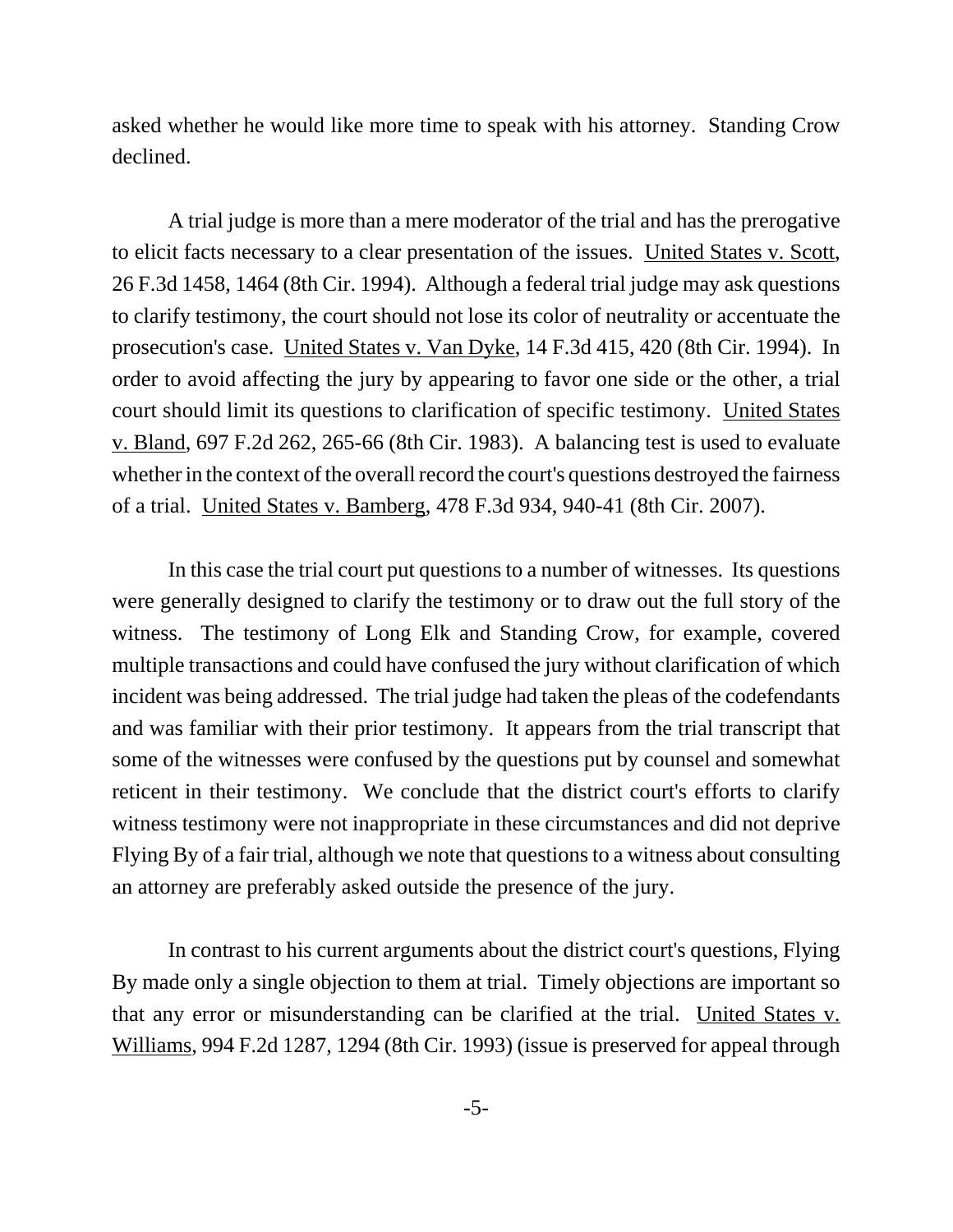timely objection and clearly stated grounds for the objection so that trial court can prevent or correct the error); see also United States v. Filker, 972 F.2d 240, 242 (8th Cir. 1992) ("This court will not reverse a district court on an issue that is raised for the first time unless a gross miscarriage of justice would otherwise result."). Counsel may object to questions from the court either instantaneously or at the next available opportunity when the jury is not present. Fed. R. Evid. 614©). Flying By's sole objection during the trial came after Standing Crow had answered affirmatively to the court's question about whether his testimony at his plea hearing, that he had embezzled \$17,000 in checks and cash, was the truth. Defense counsel objected on the grounds of improper impeachment.

We review the district court's overruling of Flying By's objection for abuse of discretion. See Spencer v. Young, 495 F.3d 945, 949 (8th Cir. 2007) (evidentiary rulings are generally reviewed for abuse of discretion if objected to at trial). Since the court's question came after testimony by Standing Crow which was inconsistent with what he said at his plea hearing, it was not improper. See United States v. Jarrett, 956 F.2d 864, 866 (8th Cir. 1992) (court's comment about inconsistencies between witness's trial testimony and prior statements did not cross over the line of impartiality because it was made for clarification). The district court did not abuse its discretion in overruling the objection.

If a party failed to object at trial, his complaints are reviewed under a plain error standard. See United States v. Mink, 476 F.3d 558, 563 (8th Cir. 2007); Fed. R. Crim. P. 52(b). Under plain error review we will correct an error if it "seriously affect[ed] the fairness, integrity, or public reputation of judicial proceedings." United States v. Olano, 507 U.S. 725, 732 (1993), quoting United States v. Young, 470 U.S. 1, 15 (1985); see also United States v. Parker, 267 F.3d 839, 844 (8th Cir. 2001) ("We will reverse under plain error review only if the error prejudices the party's substantial rights and would result in a miscarriage of justice if left uncorrected.").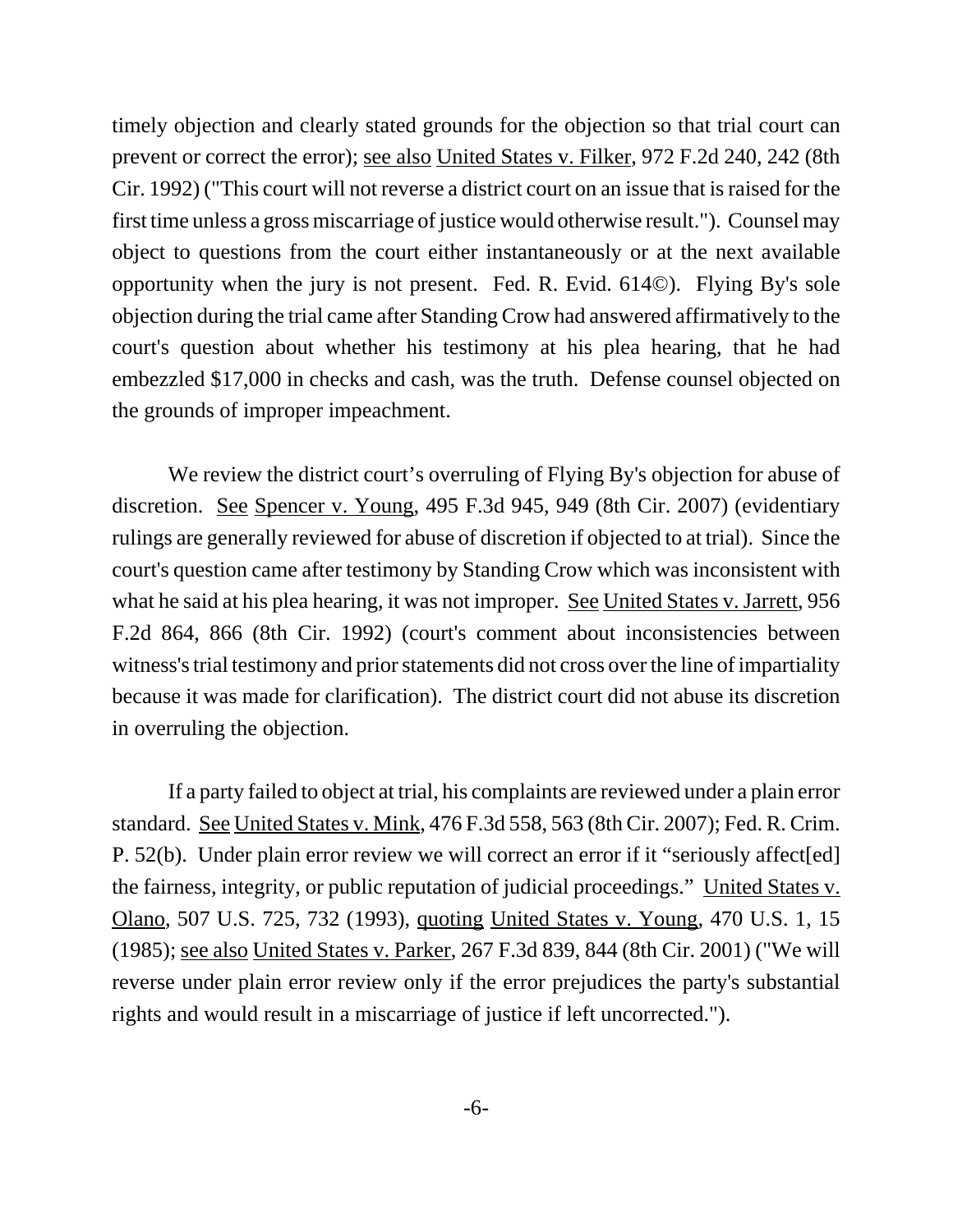We have carefully reviewed the record and conclude that the court's questions helped clarify witness testimony for the jury and that neither its questions nor the reference to counsel seriously affected the fairness or integrity of the trial. One indication that Flying By suffered no prejudice from the court's questioning was that he was acquitted on the count about which Long Elk was testifying when she was asked whether she wanted to speak with her attorney. See United States v. Reeves, 83 F.3d 203, 208 (8th Cir. 1996) (no prejudice since defendant was acquitted on count involving witness's testimony). And although a trial judge should generally not suggest in front of the jury that a witness should confer with an attorney, we find no plain error here when there were contradictions in the testimony. Moreover, the court instructed the jury in its closing instructions that "nothing I have said or done during the trial, including questions asked by the court," was intended to indicate an opinion on what its verdict should be. See, e.g., United States v. Jerde, 841 F.2d 818, 824 (8th Cir. 1988). Flying By's counsel expressed satisfaction with this instruction and assured the court "that's all I wanted." There is no showing that the jury failed to honor this instruction. See Weeks v. Angelone, 528 U.S. 225, 234 (2000) ("A jury is presumed to follow its instructions."). We conclude that the district court's questioning of the witnesses did not prejudice Flying By's substantial rights.

Flying By next argues that the district court erred in its loss calculation and imposed an excessive sentence. A district court's application of the sentencing guidelines is reviewed de novo. United States v. Mashek, 406 F.3d 1012, 1016 (8th Cir. 2006). Findings of fact are reviewed for clear error. United States v. Brave Thunder, 445 F.3d 1062, 1065 (8th Cir. 2006). The court's sentence is reviewed for reasonableness, a standard akin to abuse of discretion. United States v. Goody, 442 F.3d 1132, 1134 (8th Cir. 2006).

The relevant conduct for which a defendant may be held responsible consists not merely of his own actions, but includes "all reasonably foreseeable acts and omissions of others in furtherance of the jointly undertaken criminal activity."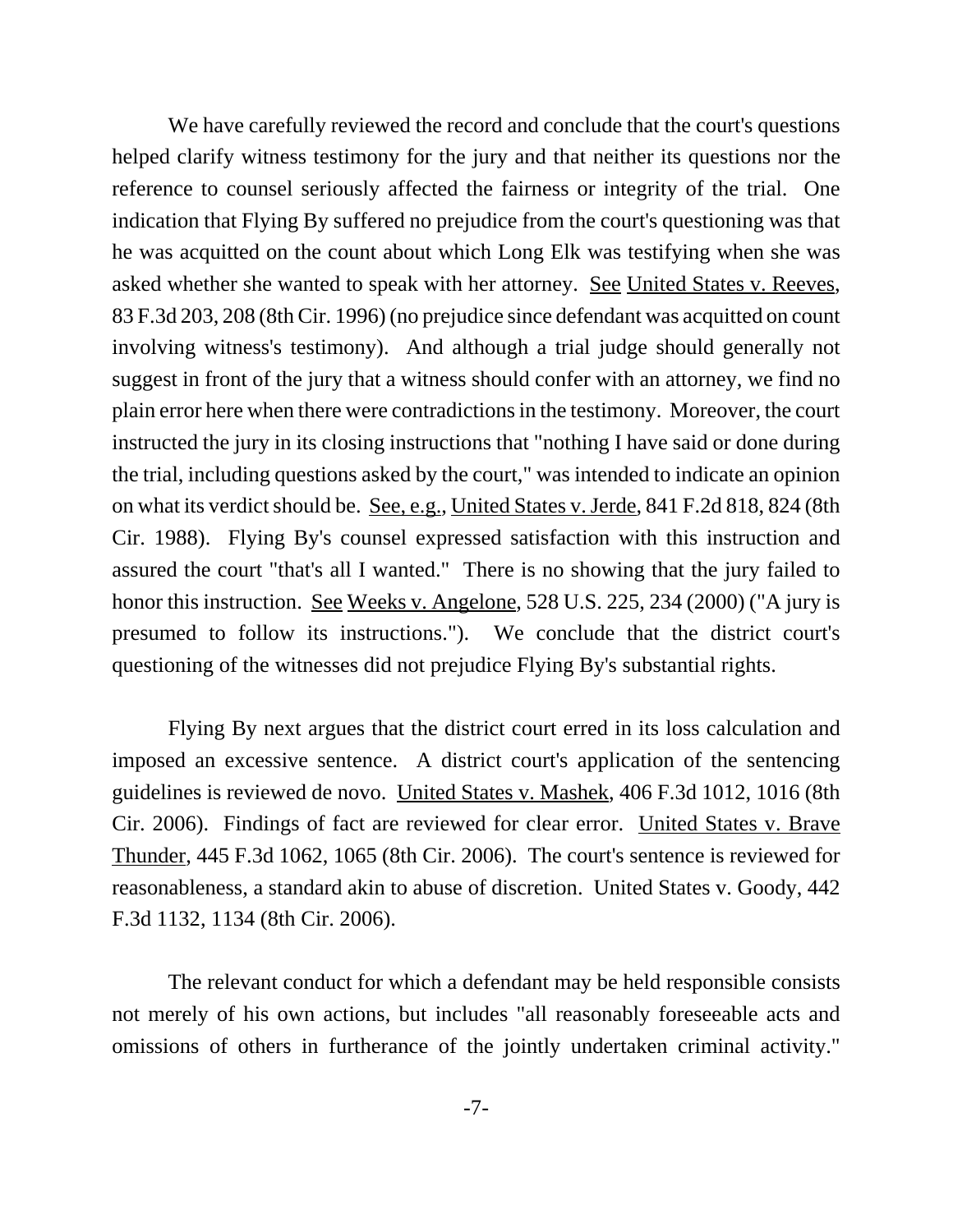U.S.S.G. § 1B1.3(a)(1)(B). The district court attributed to Flying By a loss exceeding \$70,000, which included the \$8,200 received by Flying By as well as the misappropriated funds distributed by Long Elk to the other defendants. In fashioning its sentence, the court noted that Flying By was the highest ranking tribal officer among the defendants and that he had abused the trust placed in him by the tribe. Rather than reporting the illegal activities, Flying By had planned and directed the fraudulent scheme by repeatedly telling his cousin Long Elk to withdraw tribal funds. The court found Flying By fully aware of the illegality of his actions and "not a person of low intelligence by any means;" he had graduated from college and worked as a teacher prior to serving as a salaried tribal representative.

The district court did not err in finding Flying By responsible for the loss resulting from all reasonably foreseeable acts in furtherance of the scheme. See U.S.S.G. § 1B1.3(a)(1)(B); see also United States v. Radtke, 415 F.3d 826, 844 (8th Cir. 2005) (defendant may be held liable for loss caused by fellow participant in common scheme). Neither did it err by including amounts pertaining to counts of which he was acquitted. See United States v. Booker, 543 U.S. 220 (2005); see also United States v. High Elk, 442 F.3d 622, 626 (8th Cir. 2006).

Flying By also complains that his sentence of thirty three months is excessive compared to those of his codefendants. The court increased Flying By's base offense level by eight levels for the amount of loss, pursuant to U.S.S.G. § 2B.1.1(b), two levels for abuse of a position of trust, pursuant to U.S.S.G. § 3B.1.3, and four levels for being an organizer and leader of the criminal activity, pursuant to U.S.S.G. § 3B.1.1. See U.S.S.G. § 3B1.3 (abuse of trust adjustment permissible in addition to a role enhancement unless already included in base offense level). With Flying By's criminal history category I, the resulting guideline range was 33-41 months, and he was sentenced at the low point of that range. <u>See, e.g., United States v. Meyer</u>, 452 F.3d 998, 1000 (8th Cir. 2006) (sentence within the advisory guideline range is presumptively reasonable).